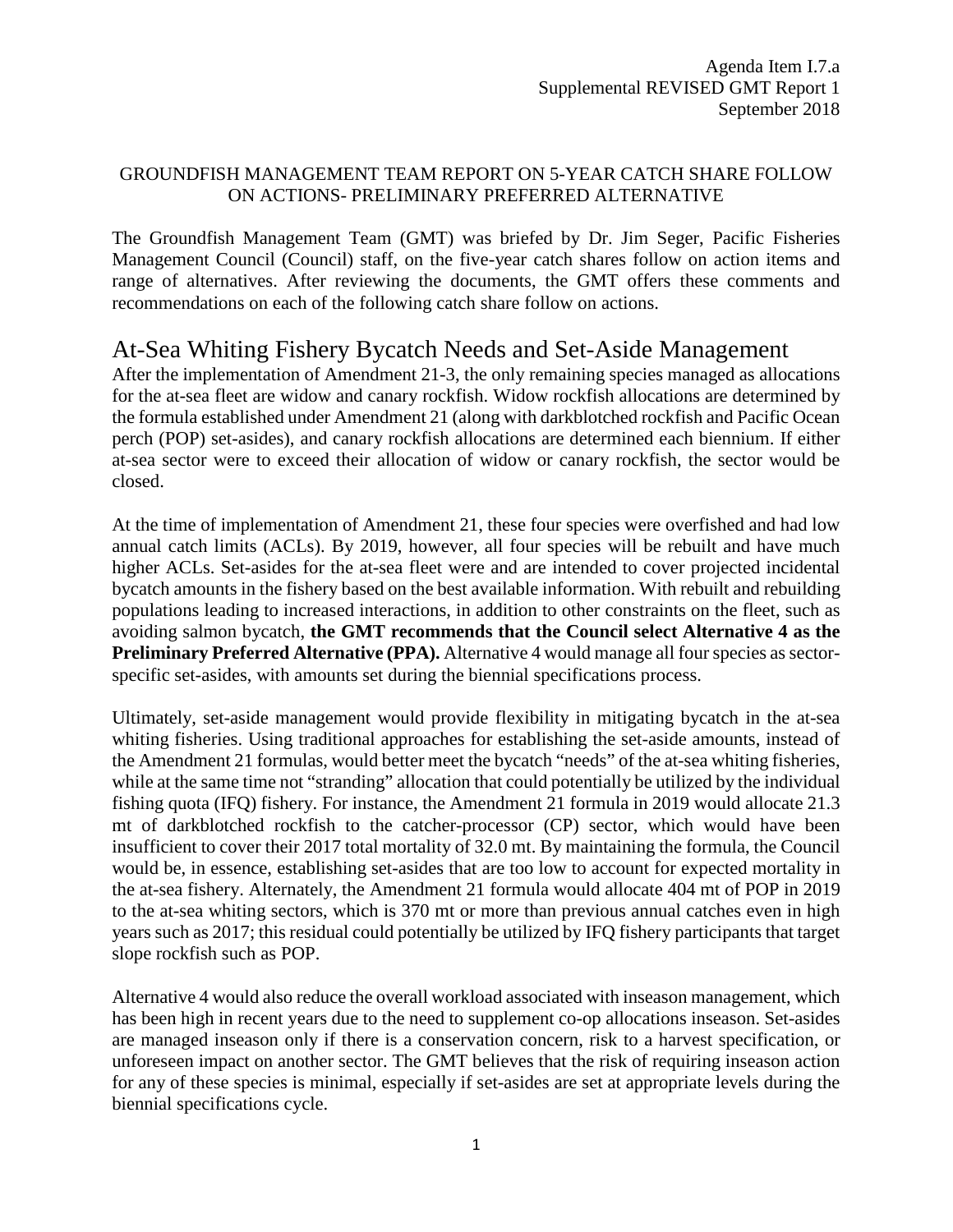# Blackgill Rockfish Annual Vessel Quota Pound (QP) Limit

The GMT would prefer to review the updated Amendment 26 analysis before making a recommendation about accumulation limits.

# Shorebased IFQ Sector Harvest Complex Needs

In recent years, the need to develop solutions to resolve end-of-year deficits has grown, particularly related to multi-year suspensions after unexpectedly high bycatch events, or "lightning strikes." **The GMT recommends that the Council select Alternative 2 and the sub-option as PPA.**  Alternative 2 would allow vessels to obtain current year QPs to cover any overage, as opposed to needing to acquire next year's QPs to cover prior year deficits. The cut-off date for post-season trading should be determined by the National Marine Fisheries Service (NMFS), to allow for finalization of the previous year's vessel account system data, and should provide time for carryover considerations to be finalized by the Council in March of the next year. The sub-option (relief from vessel QP limits) would still encourage individual accountability, because boats would be required to cease fishing if they exceed their annual vessel limit and would still have to cover their overage with QP. Relief from the vessel QP limits has the potential to eliminate severe overage penalties, which can result in vessels being unable to fish for multiple years. Given that previously low limits for rebuilding species have either increased, or are set to increase, by the next biennium, vessels are unlikely to exceed annual limits by the large proportions that they have in the past. Because the vessel would need to acquire QPs to cover the overage, risky fishing strategies will remain disincentivized.

**The GMT recommends Alternative 3 to reduce the occurrence of expired QPs in quota share (QS) accounts that are not transferred to vessel accounts by September 1st.** Individual QS account owners may be unable to transfer pounds by the deadline for a number of reasons. This will provide more flexibility for QS owners and reduce workload for NMFS, who provide considerable outreach to remind owners to transfer their QP by the deadline.

# Catcher Processor Sector Accumulation Limits

National Standard (NS) 4 requires that "allocation shall be (a) fair and equitable to all such fishermen; (b) reasonably calculated to promote conservation; and (c) carried out in such manner that no particular individual, corporation, or other entity acquires an excessive share of such privilege". NS guidelines state that "an allocation scheme must be designed to deter any person or other entity from acquiring an excessive share of fishing privileges, and to avoid creating conditions fostering inordinate control, by buyers or sellers, that would not otherwise exist", and that "a Council should consider other factors relevant to the FMP's objectives. Examples are economic and social consequences of the scheme, food production, consumer interest, dependence on the fishery by present participants and coastal communities," among other factors [\(CFR 50 VI](https://www.ecfr.gov/cgi-bin/retrieveECFR?gp=&SID=6b0acea089174af8594db02314f26914&mc=true&r=SECTION&n=se50.12.600_1325)  [600.325\)](https://www.ecfr.gov/cgi-bin/retrieveECFR?gp=&SID=6b0acea089174af8594db02314f26914&mc=true&r=SECTION&n=se50.12.600_1325). With this guidance in mind, the GMT offers the following thoughts.

#### Implementation

The GMT does not offer a recommendation on the implementation timeline for establishing limits for the CP sector.

### Permit Limit

The current ownership structure of the CP sector stems from the limited access classification and subsequent voluntary cooperative formed in the CP sector. It is not clear the extent to which the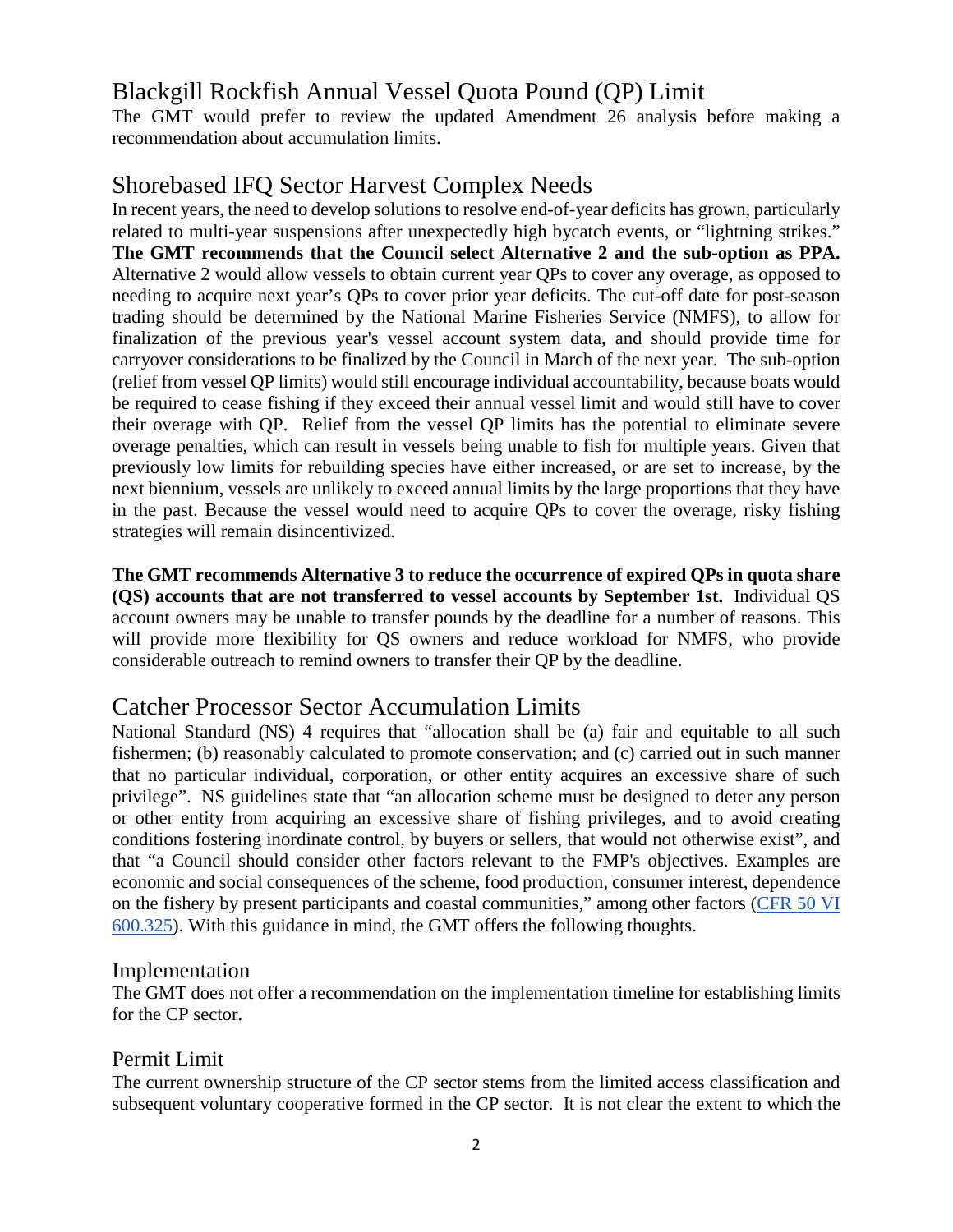allocation of limited access privilege with the transition to catch share management in 2011 is responsible for "fostering inordinate control, by buyers or sellers, that would not otherwise exist" (NS guidelines at [CFR 50 VI 600.325\)](https://www.ecfr.gov/cgi-bin/retrieveECFR?gp=&SID=6b0acea089174af8594db02314f26914&mc=true&r=SECTION&n=se50.12.600_1325), given that available data do not indicate any consolidation in the sector since 2011. Ultimately, the GMT does not have a recommendation on this issue, as we believe the Council's decision on whether or not to limit permit ownership in the CP sector is a policy call. However, if the Council moves forward with setting limits, **the GMT recommends adopting the IFQ and mothership (MS) rules for assessing ownership to maintain consistency across the catch share program,** particularly as many entities own privileges in multiple sectors. These rules evaluate ownership consolidation based on the percentages of the permit or processing vessels owned.

Perhaps ultimately more important than individual sector caps, the Council may wish to reconsider caps on Pacific whiting harvest privilege ownership *across* sectors. As anticipated consolidation continues across sectors, one entity could potentially own ten percent of the shoreside (SS) whiting allocation, 20 percent of the MS catcher vessel catch history assignment, and a percentage of the CP sector to be determined by this action. The CP, MS, and SS sectors receive 34, 24, and 42 percent of the U.S. non-tribal commercial allocation of Pacific whiting, respectively. In an extreme example, one individual could own 100 percent of the CP allocation, 20 percent of MS catch history assignment, and 10 percent of IFQ, which would be equivalent to 43 percent of the U.S. non-tribal commercial allocation. The action alternatives under this subcategory would limit CP ownership to fifty percent (status-quo levels) or seventy percent of the sector permits, which would permit one individual to own 26 (under status-quo levels) or 33 (under alternative action) percent of total Pacific whiting harvest limited access privilege. Without CP ownership information, current privilege ownership across affiliated-companies cannot be calculated. As with the IFQ CP accumulation limits considered in Amendment 20, the Council considered, but did not select, a program-wide share limit for Pacific whiting. This decision may merit the reconsideration after CP ownership information is available for analysis; this could be packaged with the omnibus reconsideration of aggregate non-whiting accumulation limits to best address the NS Guidelines for excessive shares in the catch share program.

#### Processing Limits

The Council should consider the benefits of flexibility in processing in a sector where tightly scheduled harvest schedules in Alaska, coupled with the potential for engine failures, catastrophic fires, and other unforeseen circumstances, may prevent one or more of the typical nine vessels from participating in the West Coast fishery in a given season. Restricting flexibility of companies involved in the co-op to determine annual processing schedules may result in under-attainment of the CP allocation. The benefits of these proposed limits to consumers are unclear, given that product competes in global whitefish markets. Similarly, a decrease in processing companies from three to two (or one) is unlikely to negatively impact the Puget Sound communities in which the CP companies are based and offload. Benefits of maintaining competition for processing within the CP sector are not likely to outweigh the potential costs discussed above. Should the Council wish to maintain multiple entities in the co-op, the GMT believes that permit ownership limits may be a better avenue. For example, if the fishery were to move to a 70/30 (two company) processing split, and the company with 30 percent could not participate in the fishery, sector-level attainment would be capped at 70 percent. However, in a 70/30 permit ownership scenario, the 30 percent company could still lease its quota to be processed even if it was unable to fish its quota. **Thus, the GMT recommends No Action on the processing limit.** If the Council does wish to consider Alternatives 2 or 3, two-year limits may offer the sector more flexibility to respond to unforeseen circumstances. In this scenario, a company would be restricted to processing no more than a certain percentage over two years rather than one.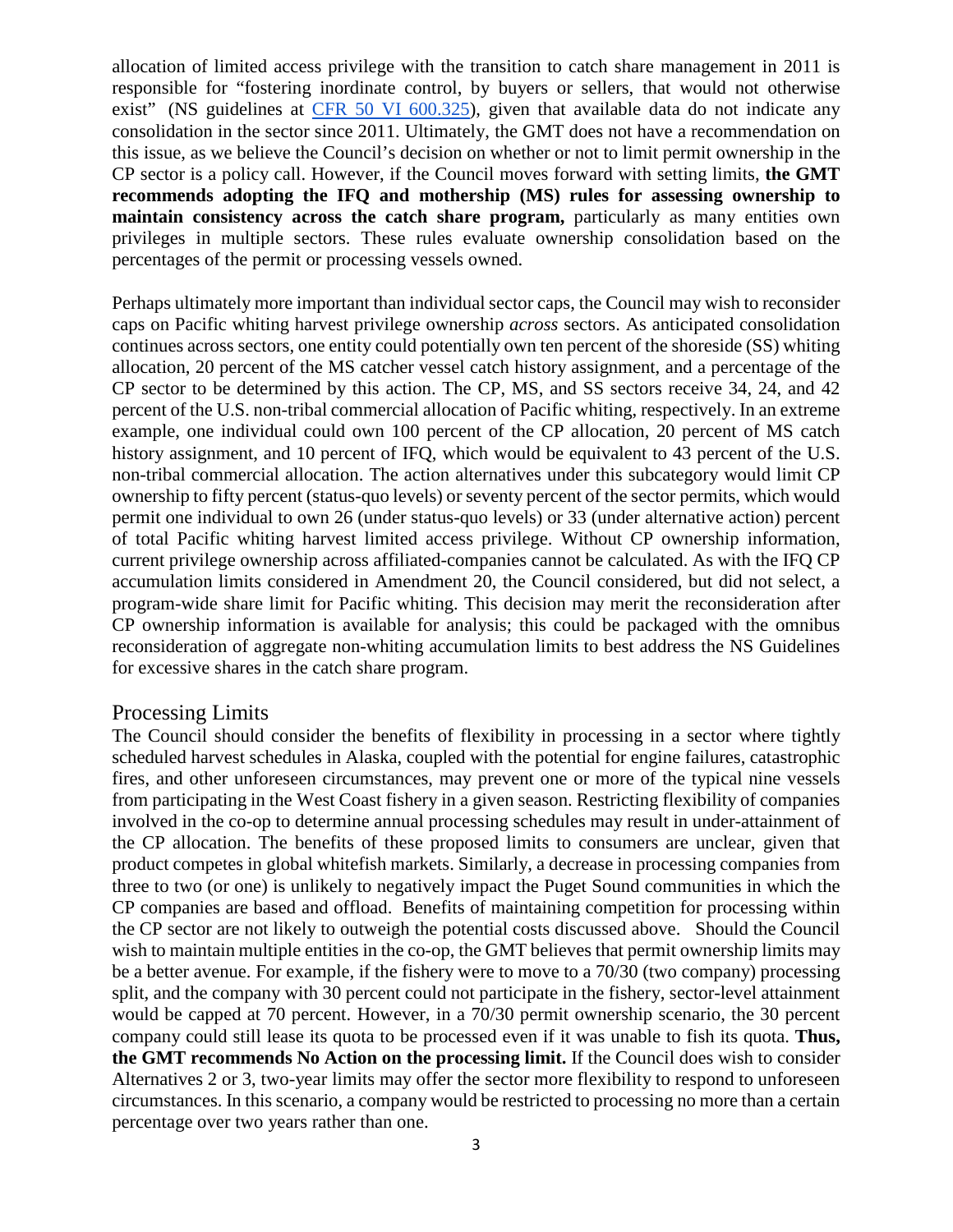The GMT notes that the benefits of processing flexibility in the CP sector may also extend to MS processors, as outlined in [Agenda Item I.7.b Supplemental Public Comment 1.](https://www.pcouncil.org/wp-content/uploads/2018/09/I7b_Supp_PubComm1_S.Nayani_SEPT2018BB.pdf) The GMT suggests that consideration of the public comment to increase the MS processing caps is late in the process and may be outside the range of the proposed action and range of alternatives. Unlike the CP sector, where companies harvest their own fish and then compete in a world market to sell frozen product, the MS sector has both harvesters and processors.

Increasing processor limits or, as suggested in public hearings, opening the MS permit class to new entrants, would likely benefit MS catcher vessels unable to find year-round buyers. With respect to increasing processing caps, a trend towards processor monopsony (a market with a single buyer) is a concern for catcher vessels. Public comment during five-year review hearings indicated that the small number of MS companies may put downward pressure on offload prices (see [Newport Community Hearing\)](http://www.pcouncil.org/wp-content/uploads/2016/10/HrgSum_Newport_Revised2016.pdf). The SS sector does not currently have processing limits. In 2017, three companies (including affiliates) purchased 93 percent of SS whiting, an increase from 74 percent when the program began in 2011. Current MS and SS regulations would effectively allow for as few as two companies to determine harvest schedules and pricing for most whiting catcher vessels (all but ten percent of the MS allocation).

With attainment typically less than full in both the SS and MS sectors, the vessels who have both at-sea permits and shoreside quota likely select their level of annual participation in either fishery depending on price incentives. Consolidation across the MS and SS sectors would be of particular concern for this group of harvesters, and monopsonistic pricing could be expected to lead to decreased revenue for this class of catcher vessels over time. As predicted in the analysis to support Amendment 20 and reiterated in the Five-year Review Report, further processor consolidation may lead to increased efficiency and utilization of the resource. However, resulting benefits would accrue to a smaller number of entities at the expense of some groups of catcher vessels and communities. The Council may wish to reconsider sector-specific and program-wide whiting processing limits as a separate agenda item in the future.

New Data Collections for Catcher Processor and Quota Share Owners As discussed in our March 2018 statement, **the GMT recommends including a collection of both the CP ownership interest information (Alternative 2) and QS owner economic data (Alternative 4) as part of the five-year review follow on rulemaking package [\(Agenda Item](https://www.pcouncil.org/wp-content/uploads/2018/03/H2a_Sup_GMT_Rpt1_Final_Mar2018BB.pdf)  [H.2.A Supplemental GMT Report 1\)](https://www.pcouncil.org/wp-content/uploads/2018/03/H2a_Sup_GMT_Rpt1_Final_Mar2018BB.pdf).** The fourth possible alternative for the QS owner survey (identified in the report) would give NMFS the discretion to implement the surveys with the least workload. The GMT believes that Alternative 4 could include obtaining the information through the Economic Data Collection survey, QS renewal form, or another method as determined by NMFS. The GMT understands that the majority of workload associated with the surveys would be borne by the Northwest Fishery Science Center, and would therefore not delay other rulemakings, which was a concern voiced by the Community Advisory Board and the Groundfish Advisory Sub-panel.